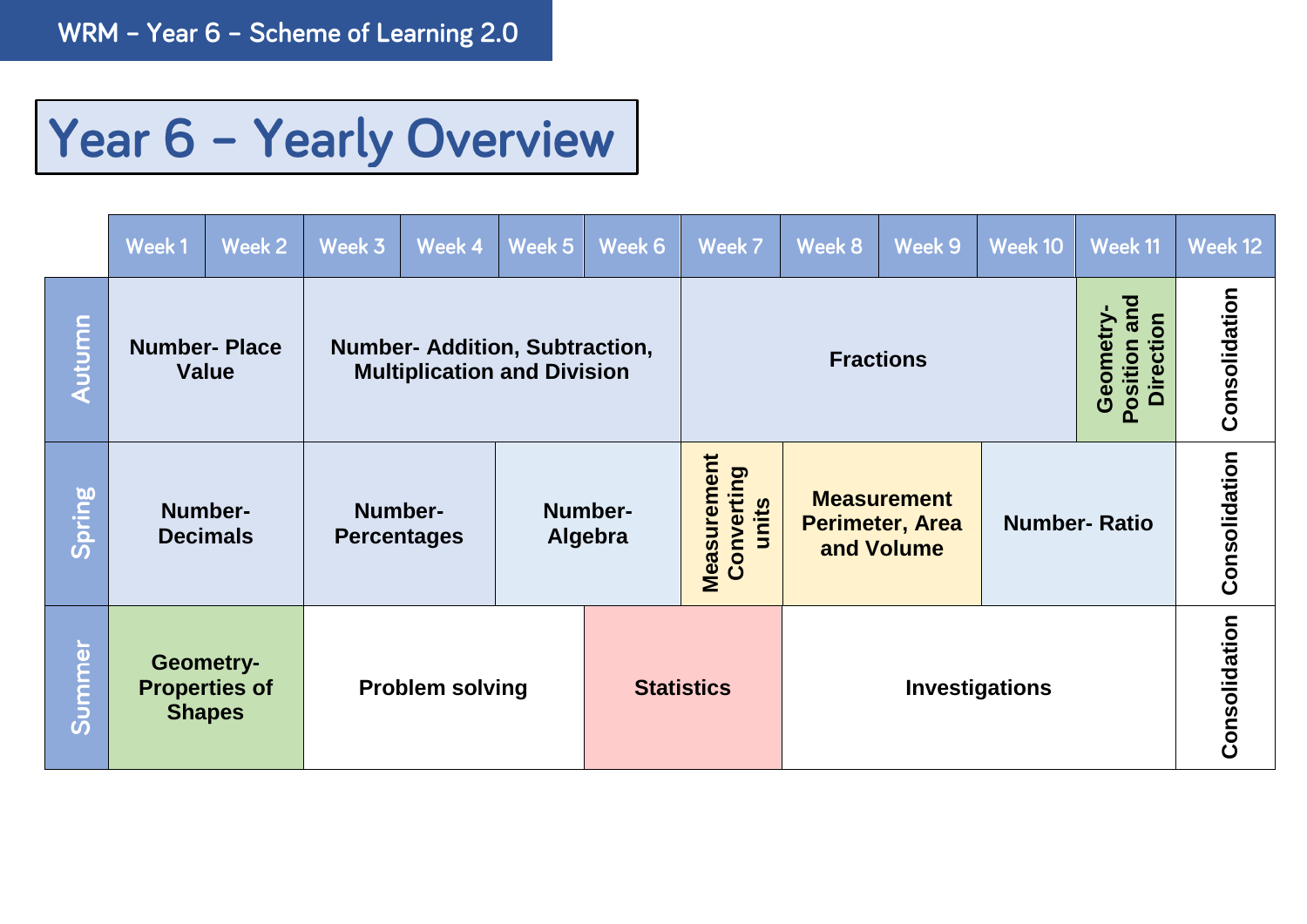## Year 6 - Autumn Term

| Week 1                                                                                                                                                                                                                                                                     | Week 2                                                                        | Week 3                                                                                                                                                                                                                                                                                                                                                                                                                                                                                                                                                                                                                                                                                                                                                                                                                                                                                                                                                                                                                                                                                                                                                                                                           | <b>Week 4</b> | Week <sub>5</sub> | Week 6 | Week 7                                                                               | Week 8                                                                                                                                                                                                                                                                                                                                                                                                                                                                                                                                                                                                                                                                                                                                                                                                                                         | Week 9 | Week 10 | Week 11                                                                                                                                                                                                                                                 | Week 12       |
|----------------------------------------------------------------------------------------------------------------------------------------------------------------------------------------------------------------------------------------------------------------------------|-------------------------------------------------------------------------------|------------------------------------------------------------------------------------------------------------------------------------------------------------------------------------------------------------------------------------------------------------------------------------------------------------------------------------------------------------------------------------------------------------------------------------------------------------------------------------------------------------------------------------------------------------------------------------------------------------------------------------------------------------------------------------------------------------------------------------------------------------------------------------------------------------------------------------------------------------------------------------------------------------------------------------------------------------------------------------------------------------------------------------------------------------------------------------------------------------------------------------------------------------------------------------------------------------------|---------------|-------------------|--------|--------------------------------------------------------------------------------------|------------------------------------------------------------------------------------------------------------------------------------------------------------------------------------------------------------------------------------------------------------------------------------------------------------------------------------------------------------------------------------------------------------------------------------------------------------------------------------------------------------------------------------------------------------------------------------------------------------------------------------------------------------------------------------------------------------------------------------------------------------------------------------------------------------------------------------------------|--------|---------|---------------------------------------------------------------------------------------------------------------------------------------------------------------------------------------------------------------------------------------------------------|---------------|
| Number: Place Value<br>Read, write, order and<br>compare numbers up to<br>the value of each digit.<br>to a required degree of<br>accuracy.<br>context, and calculate<br>intervals across zero.<br>Solve number and<br>practical problems that<br>involve all of the above. | 10,000,000 and determine<br>Round any whole number<br>Use negative numbers in | Number- addition subtraction, multiplication + division<br>Solve addition and subtraction multi step problems in contexts,<br>deciding which operations and methods to use and why.<br>Multiply multi-digit number up to 4 digits by a 2-digit number using<br>the formal written method of long multiplication.<br>Divide numbers up to 4 digits by a 2-digit whole number using the<br>formal written method of long division, and interpret remainders as<br>whole number remainders, fractions, or by rounding as appropriate<br>for the context.<br>Divide numbers up to 4 digits by a 2-digit number using the formal<br>written method of short division, interpreting remainders according<br>to the context.<br>Perform mental calculations, including with mixed operations and<br>large numbers.<br>Identify common factors, common multiples and prime numbers.<br>Use their knowledge of the order of operations to carry out<br>calculations involving the four operations.<br>Solve problems involving addition, subtraction, multiplication and<br>division.<br>Use estimation to check answers to calculations and determine in<br>the context of a problem, an appropriate degree of accuracy. |               |                   |        | Fractions<br>fractions)<br>$=\frac{1}{6}$ ]<br>fraction [for example $\frac{3}{8}$ ] | Use common factors to simplify fractions; use common<br>multiples to express fractions in the same denomination.<br>Compare and order fractions, including fractions > 1<br>Generate and describe linear number sequences (with<br>Add and subtract fractions with different denominations and<br>mixed numbers, using the concept of equivalent fractions.<br>Multiply simple pairs of proper fractions, writing the answer<br>in its simplest form [for example $\frac{1}{4} \times \frac{1}{2} = \frac{1}{8}$ ]<br>Divide proper fractions by whole numbers [for example $\frac{1}{2} \div 2$<br>Associate a fraction with division and calculate decimal<br>fraction equivalents [ for example, 0.375] for a simple<br>Recall and use equivalences between simple fractions,<br>decimals and percentages, including in different contexts. |        |         | Geometry-<br>Position and<br><b>Direction</b><br>Describe<br>positions on<br>the full<br>coordinate<br>grid (all four<br>quadrants).<br>Draw and<br>translate<br>simple<br>shapes on<br>the<br>coordinate<br>plane, and<br>reflect them<br>in the axes. | Consolidation |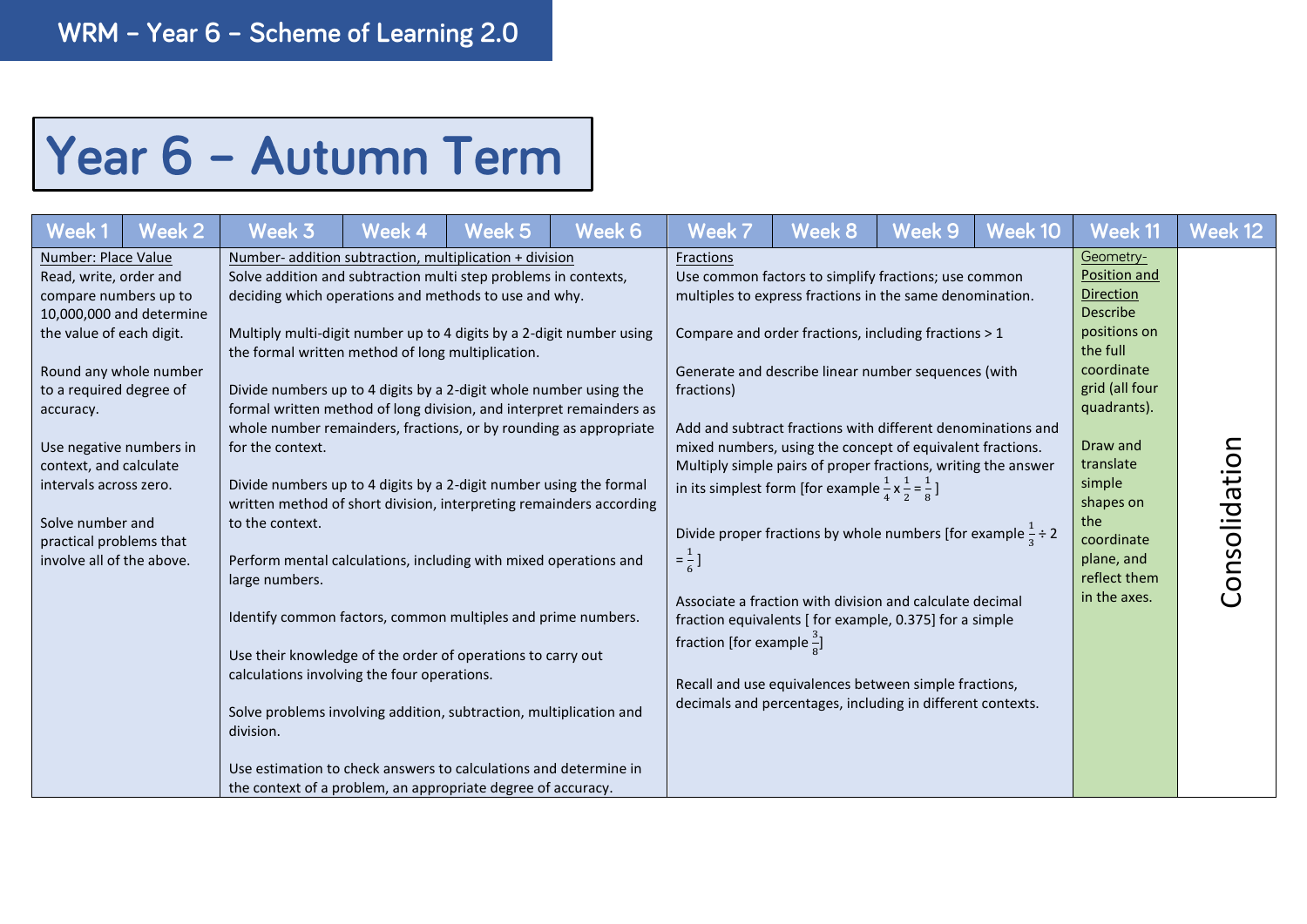## Year 6 - Spring Term

| Week 1                                                                                                                                                                                                                                                                                                                                                                                                                              | Week 2                         | Week 3                                                                                                                                                                                                                                                                                                                    | Week 4 | Week 5                                                                                                                                                                                                                                                                                         | Week 6 | Week 7                                                                                                                                                                                                                                                                                                                                                                                                                                                                                                                        | Week 8                                                                                                                                                                                                                                                                           | Week <sub>9</sub>                                                                                                                                                                                                 | Week 10                                                                                                                                                                                                                                                                                                                                                                | Week 11                      | Week 12       |
|-------------------------------------------------------------------------------------------------------------------------------------------------------------------------------------------------------------------------------------------------------------------------------------------------------------------------------------------------------------------------------------------------------------------------------------|--------------------------------|---------------------------------------------------------------------------------------------------------------------------------------------------------------------------------------------------------------------------------------------------------------------------------------------------------------------------|--------|------------------------------------------------------------------------------------------------------------------------------------------------------------------------------------------------------------------------------------------------------------------------------------------------|--------|-------------------------------------------------------------------------------------------------------------------------------------------------------------------------------------------------------------------------------------------------------------------------------------------------------------------------------------------------------------------------------------------------------------------------------------------------------------------------------------------------------------------------------|----------------------------------------------------------------------------------------------------------------------------------------------------------------------------------------------------------------------------------------------------------------------------------|-------------------------------------------------------------------------------------------------------------------------------------------------------------------------------------------------------------------|------------------------------------------------------------------------------------------------------------------------------------------------------------------------------------------------------------------------------------------------------------------------------------------------------------------------------------------------------------------------|------------------------------|---------------|
| Number: Decimals<br>Identify the value of each<br>digit in numbers given to 3<br>decimal places and multiply<br>numbers by 10, 100 and<br>1,000 giving answers up to 3<br>decimal places.<br>Multiply one-digit numbers<br>with up to 2 decimal places<br>by whole numbers.<br>Use written division methods<br>in cases where the answer<br>has up to 2 decimal places.<br>Solve problems which require<br>answers to be rounded to | specified degrees of accuracy. | Number: Percentages<br>Solve problems involving the<br>calculation of percentages<br>[for example, of measures<br>and such as 15% of 360] and<br>the use of percentages for<br>comparison.<br>Recall and use equivalences<br>between simple fractions,<br>decimals and percentages<br>including in different<br>contexts. |        | Number: Algebra<br>Use simple formulae<br>Generate and describe linear<br>number sequences.<br>Express missing number<br>problems algebraically.<br>Find pairs of numbers that<br>satisfy an equation with two<br>unknowns.<br>Enumerate possibilities of<br>combinations of two<br>variables. |        | Measurement<br><b>Converting Units</b><br>Solve problems<br>involving the<br>calculation and<br>conversion of units<br>of measure, using<br>decimal notation up<br>to three decimal<br>places where<br>appropriate.<br>Use, read, write and<br>convert between<br>standard units,<br>converting<br>measurements of<br>length, mass,<br>volume and time<br>from a smaller unit<br>of measure to a<br>larger unit, and vice<br>versa, using decimal<br>notation to up to<br>3dp.<br>Convert between<br>miles and<br>kilometres. | <b>Area and Volume</b><br>the same areas can have<br>different perimeters and<br>vice versa.<br>Recognise when it is<br>Calculate the area of<br>parallelograms and<br>triangles.<br>Calculate, estimate and<br>extending to other units<br>(mm <sup>3</sup> , km <sup>3</sup> ) | Measurement: Perimeter,<br>Recognise that shapes with<br>possible to use formulae for<br>area and volume of shapes.<br>compare volume of cubes<br>and cuboids using standard<br>units, including $cm3$ , $m3$ and | Number: Ratio<br>Solve problems involving<br>the relative sizes of two<br>quantities where missing<br>values can be found by<br>and division facts.<br>Solve problems involving<br>similar shapes where the<br>scale factor is known or<br>can be found.<br>Solve problems involving<br>unequal sharing and<br>grouping using knowledge<br>of fractions and multiples. | using integer multiplication | Consolidation |